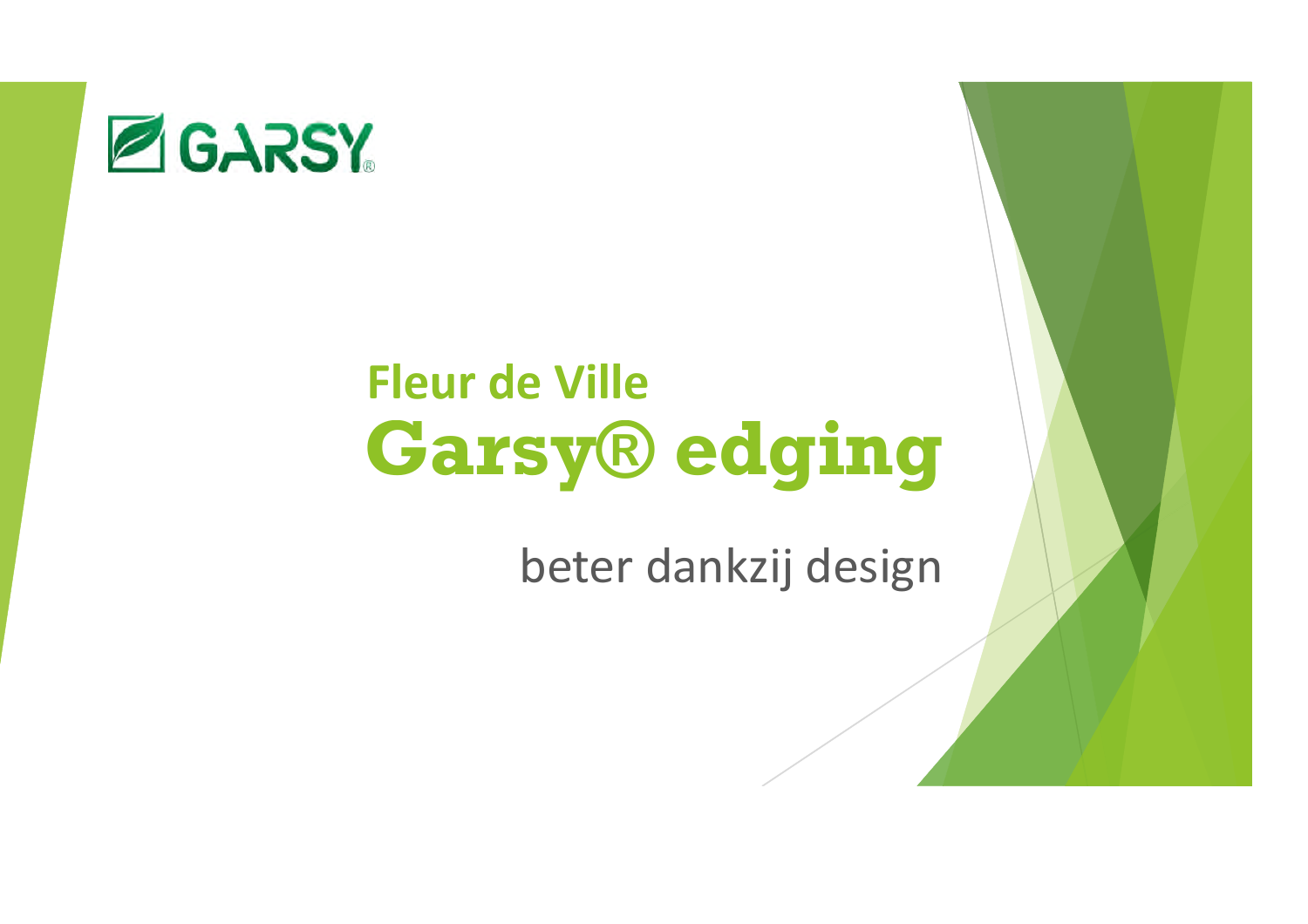standaard producten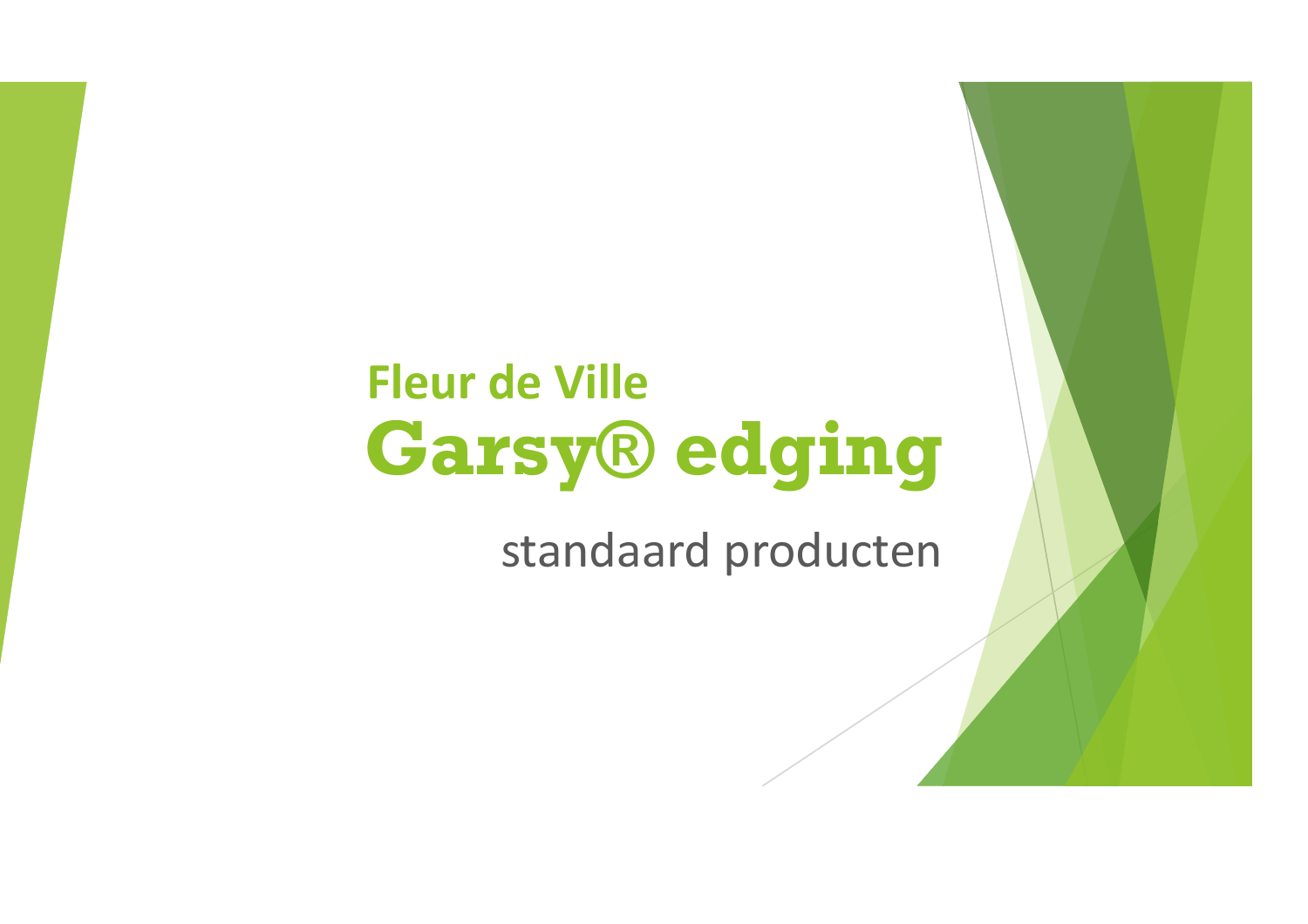# Simpel, sterk en efficiënt.

## **Architect**

- 'Precieze en kostenefficiënte realisatie van het concept.
- 'Aannemers weten de voordelen van een snelle installatie te waarderen.
- 'Het resultaat ? Fen totaal verbeterd visueel resultaat voor een beter landschap.

### Aannemer

- 'Installatie gaat tot vier keer sneller dan betonnen stoepranden waardoor het aanzienlijk bijdraagt aan de algemene snelheid van de aanleg van voetpaden doordat de natte werkzaamheden worden geëlimineerd.
- $\bullet$ Installatie uitstellen tot later in het constructieproces.

## **Milieu**

- 'Garsy® nv werkt enkel met duurzame producten.
- 100% recycleerbaar.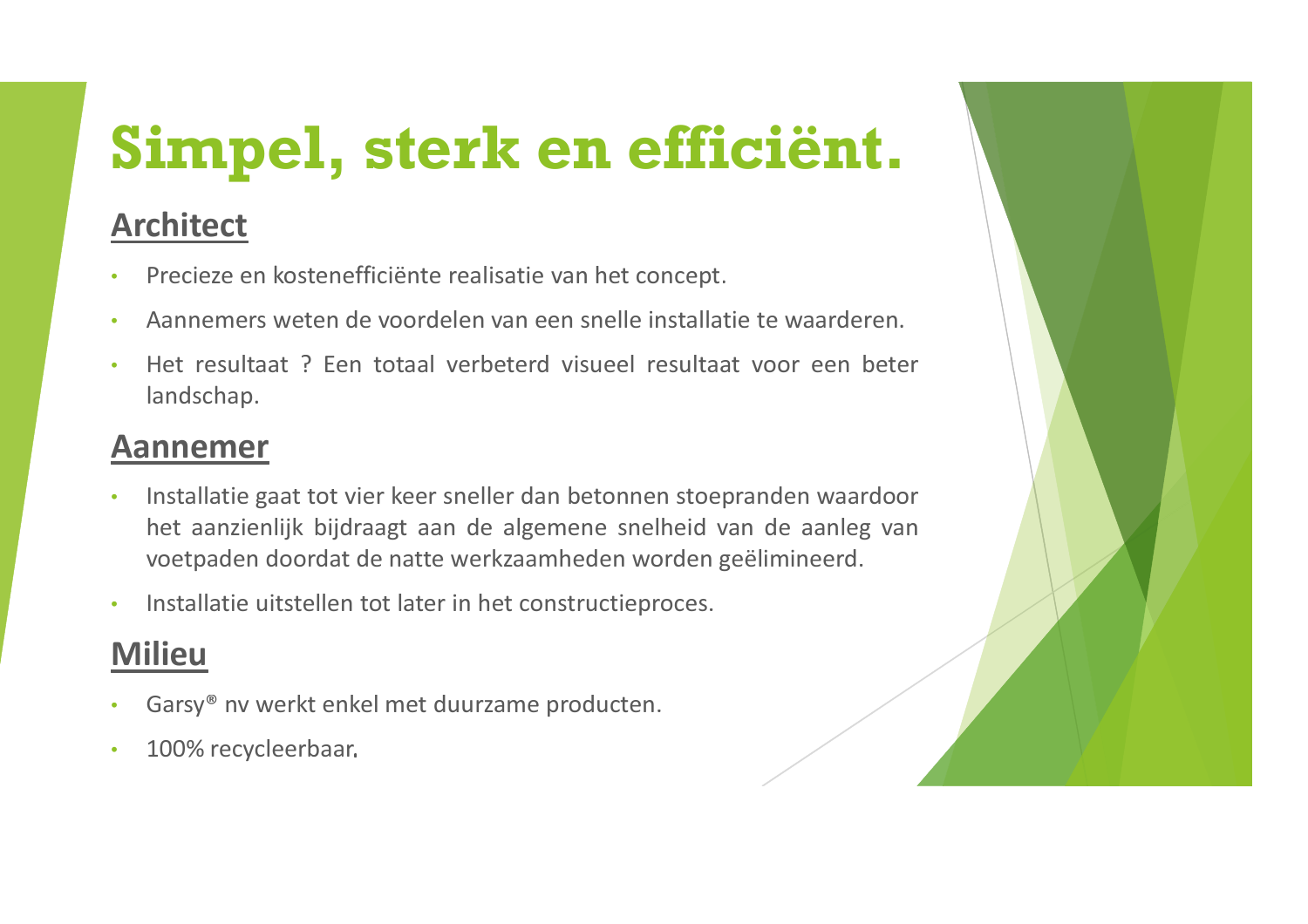|                                                                                     | <b>HOOGTE</b> | <b>DIKTE</b>    | <b>LENGTE</b> |  |
|-------------------------------------------------------------------------------------|---------------|-----------------|---------------|--|
| <b>Garsy® CONTOUR edging</b><br>CorTen <sup>®</sup> A staal<br>Gegalvaniseerd staal | <b>150mm</b>  | $3-6mm$         | 2,50m         |  |
| <b>Garsy® ALUEXCEL edging</b><br>Aluminium                                          | 18-150mm      | $5-8mm$         | 2,50m         |  |
| <b>Garsy® VERGE edging</b><br>CorTen <sup>®</sup> A staal<br>Gegalvaniseerd staal   | <b>150mm</b>  | $3-6mm$         | 3,00m         |  |
| <b>Garsy® TOP edging</b><br>Aluminium                                               | 50-300mm      | 5 <sub>mm</sub> | 2,40m         |  |
| <b>Garsy® SMART edging</b><br>Plastic                                               | 130mm         | 3mm             | 6,00m         |  |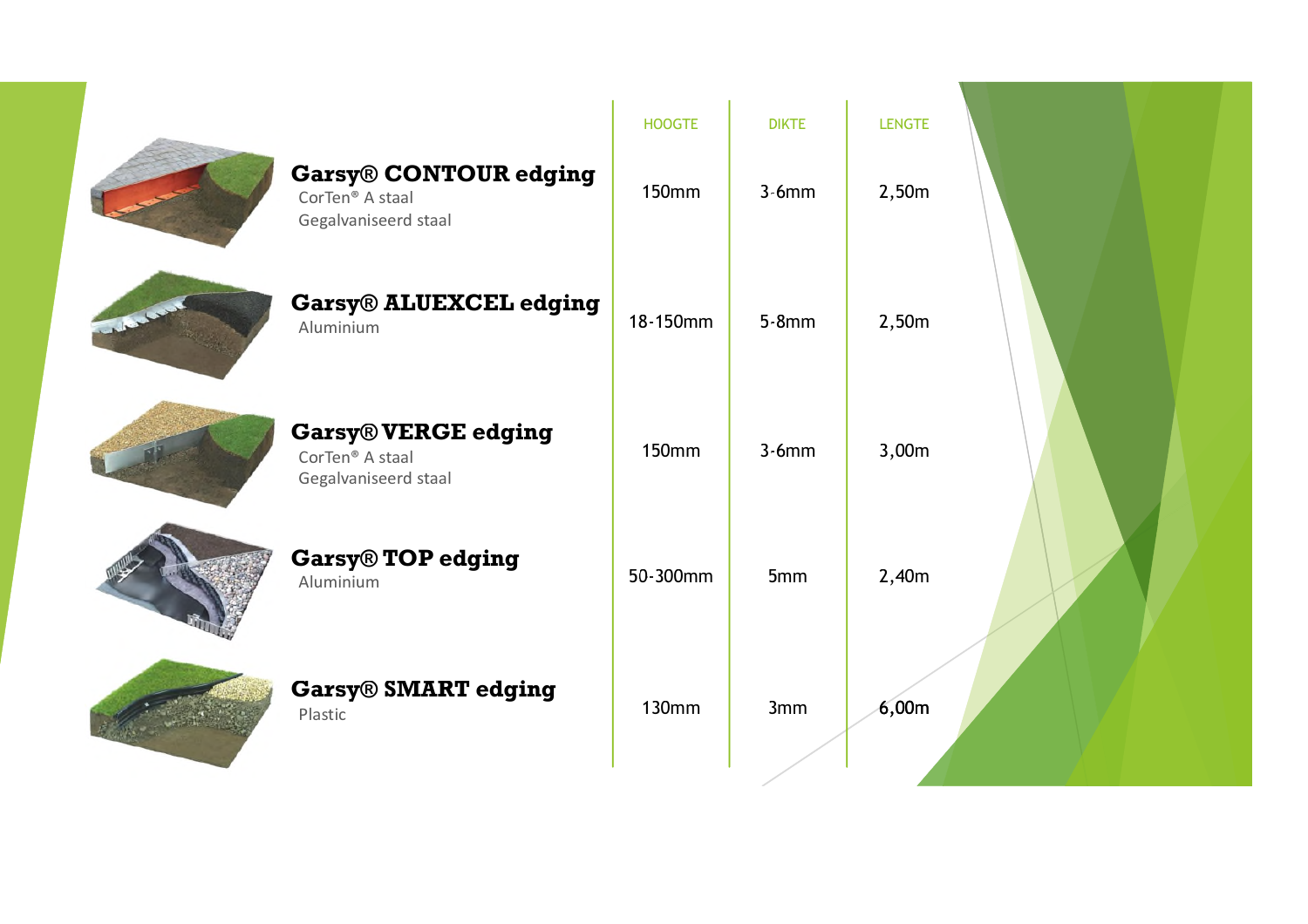

**Garsy® CONTOUR edging** 

CorTen<sup>®</sup> A staal Gegalvaniseerd staal





- $\bullet$ Sterk en flexibel
- $\bullet$  . Recycleerbaar
- · Gemaakt in België
- Verschillende materialen
- Snel en makkelijk te plaatsen







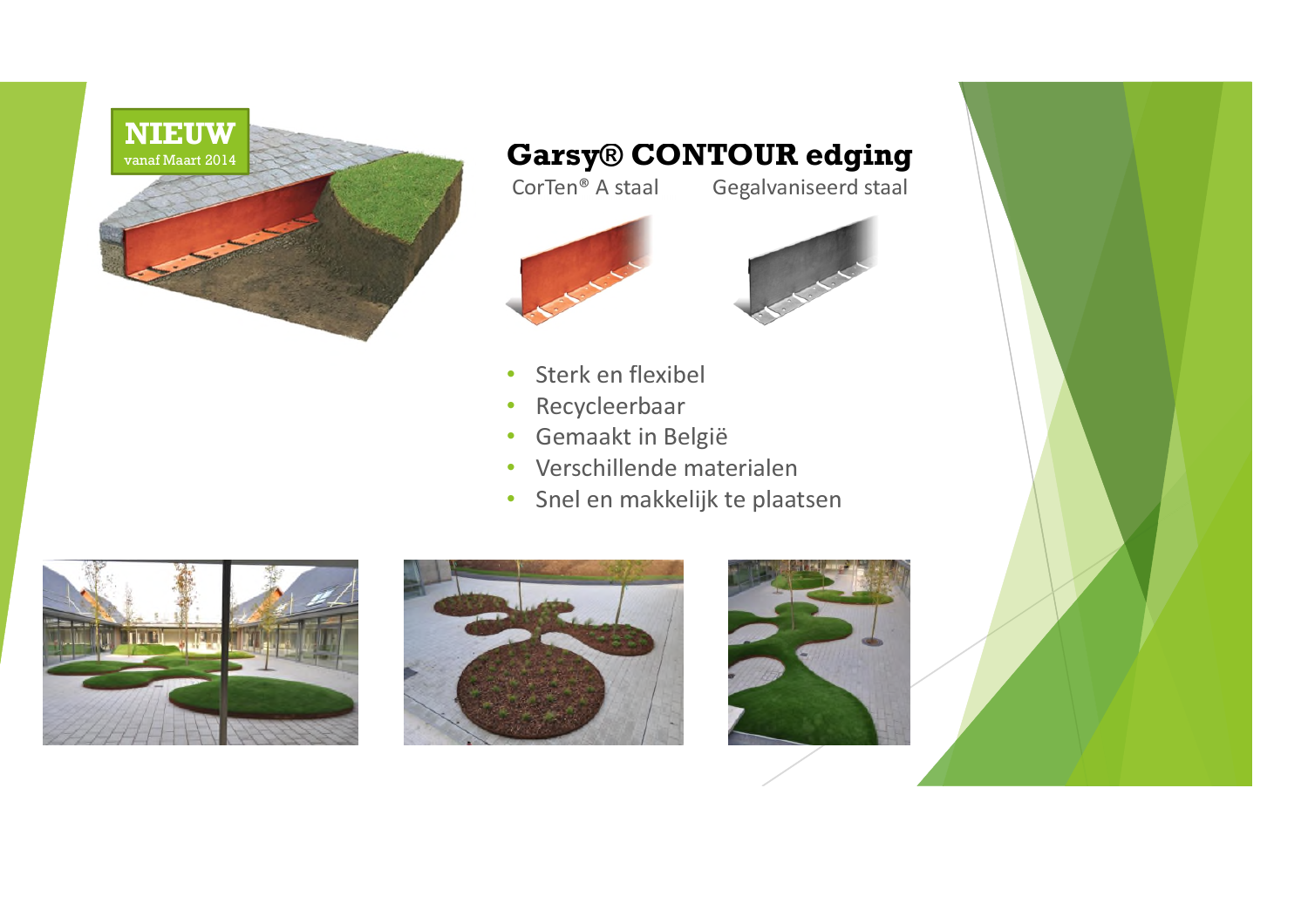# **Garsy® CONTOUR edging**<br>installatie

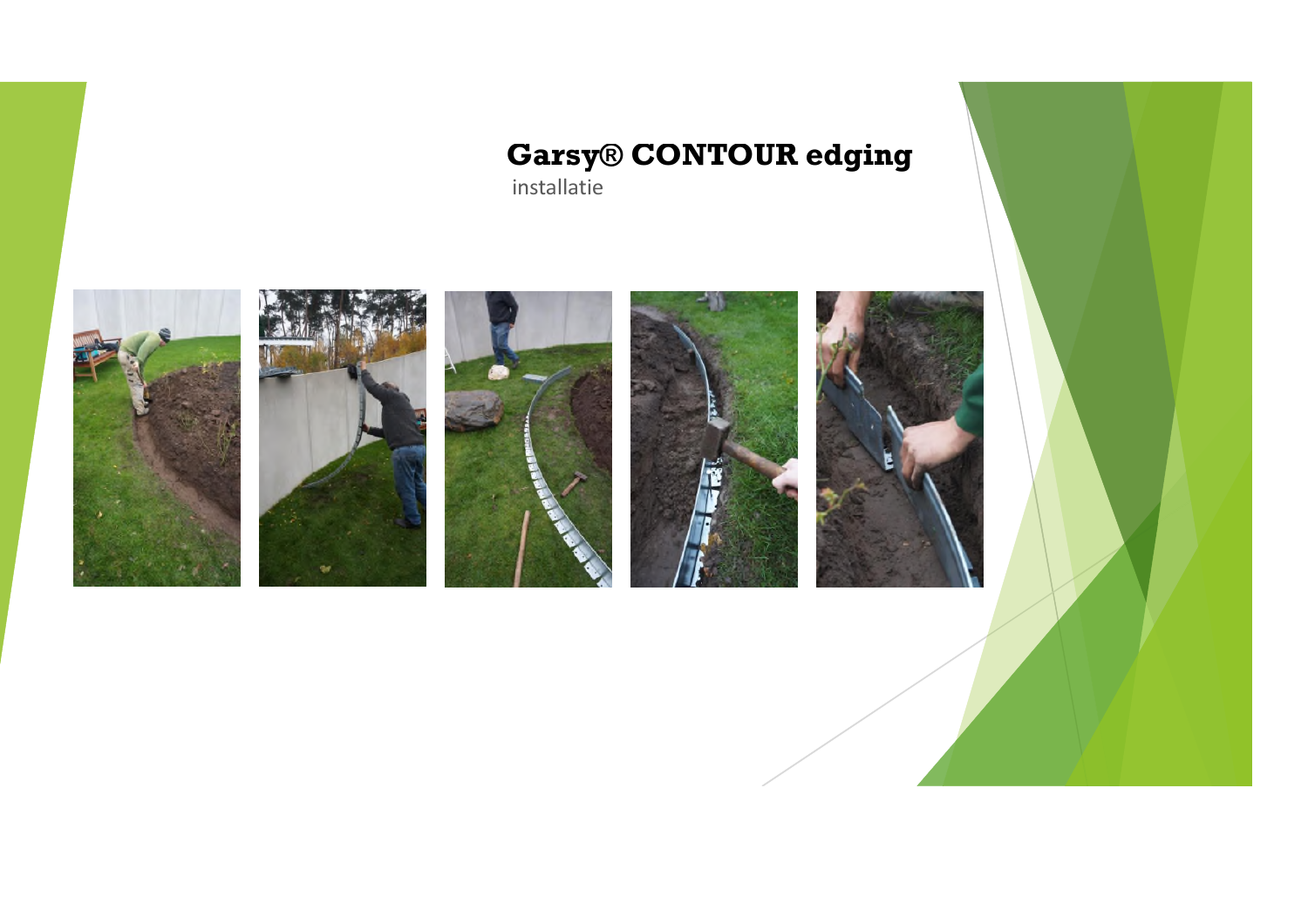

### ${\bf Garsy} \circledR {\bf ALLUEXCEL \operatorname{\bf edging}}$

Aluminium  $18 - 150$ mm hoog





- $\bullet$ Aluminium 6005
- · 100% gerecycleerd
- $\bullet$ 100% recycleerbaar
- $\bullet$ Voorgemaakte hoeken
- $\bullet$  . Variabele hoogtes







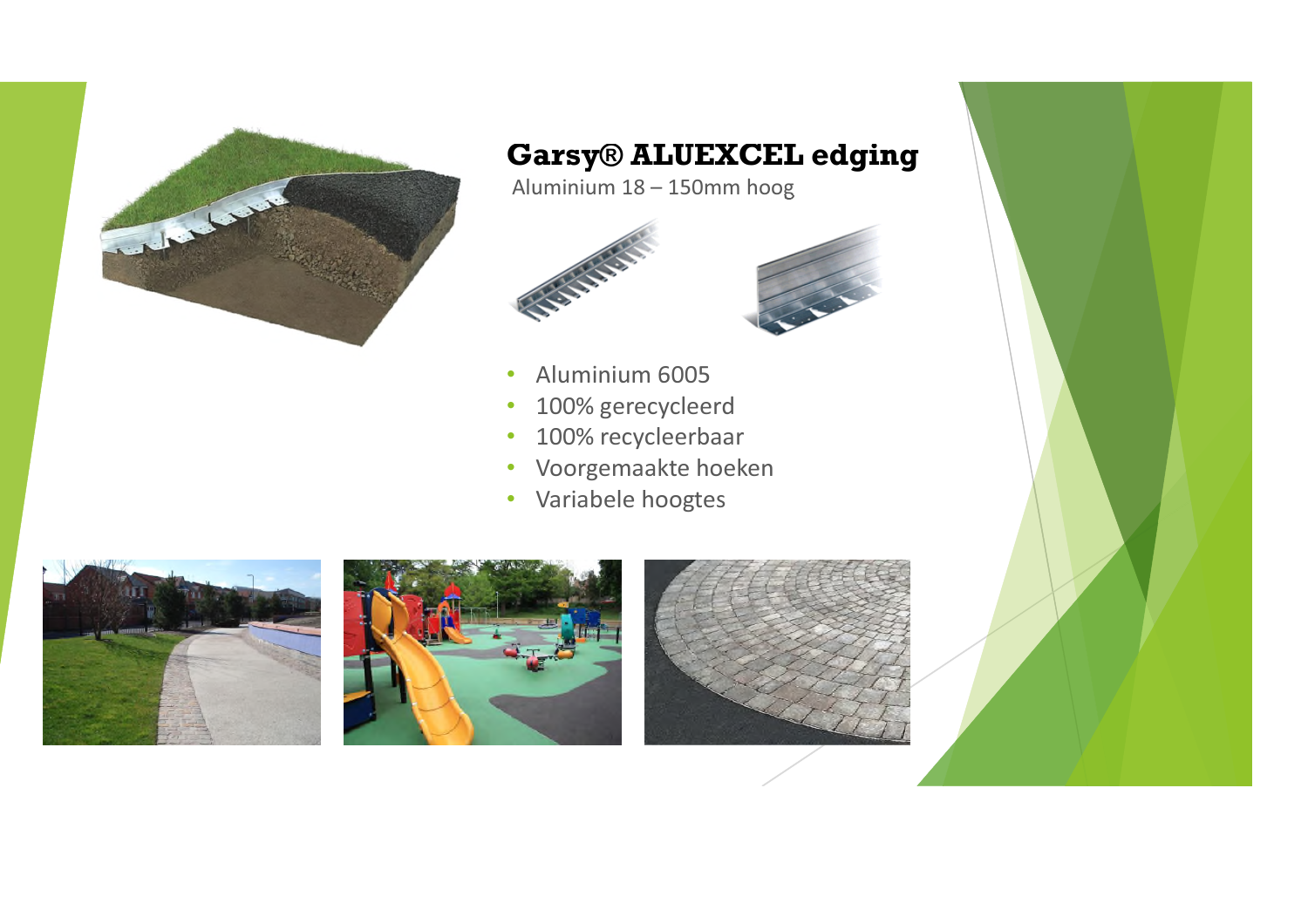

### **Garsy®VERGE edging** Gegalvaniseerd staal

CorTen<sup>®</sup> A staal





- Sterk en robuust  $\bullet$
- Erg duurzaam
- · Snelle installatie
- Mogelijkheid tot maatwerk







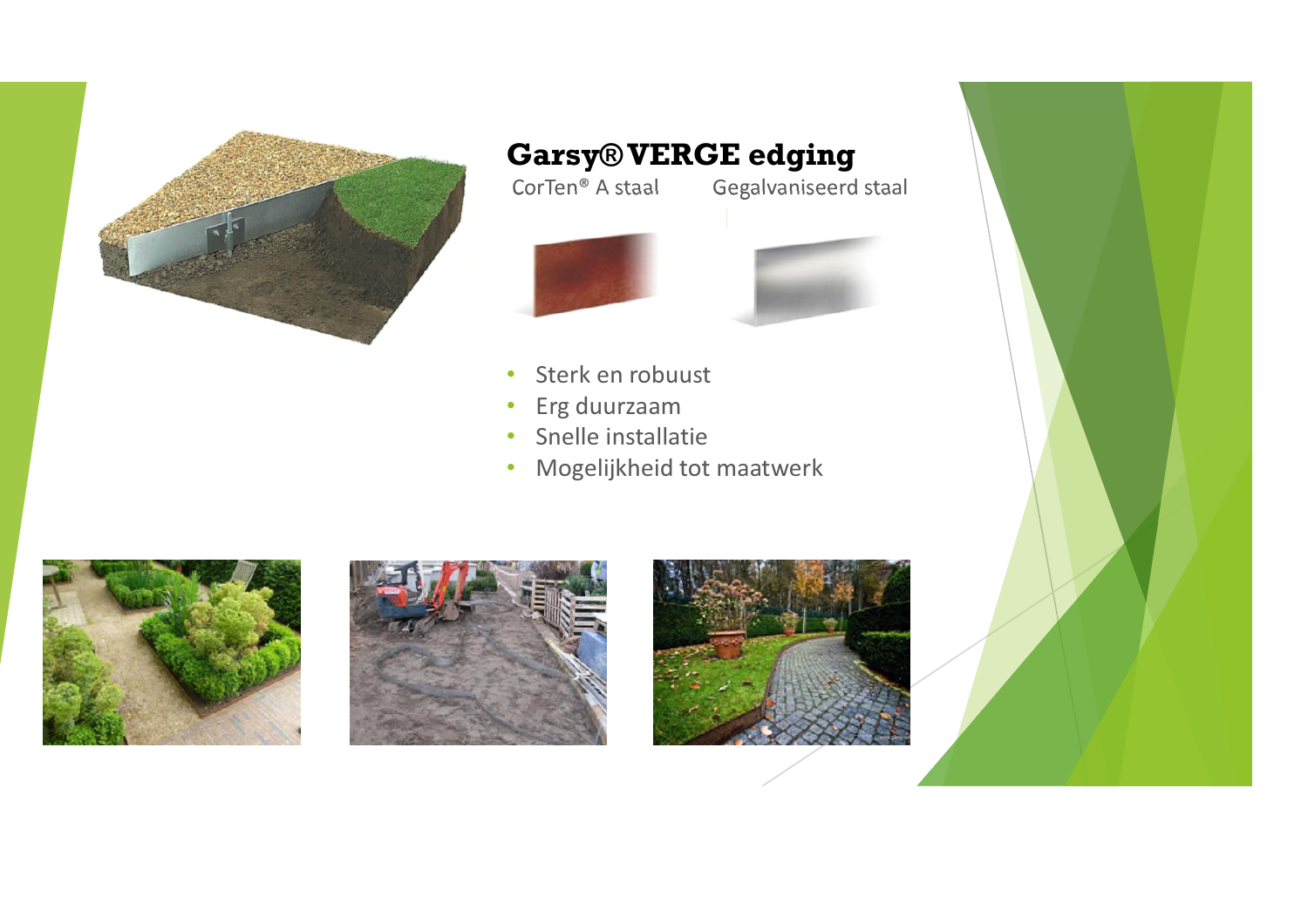

**Garsy® TOP edging** 

Aluminium 50 - 300mm hoog



- Aluminium 6005  $\bullet$
- Lichtgewicht  $\bullet$  .
- Openingen voor laterale drainage
- Compatibel met de meeste groendak systemen



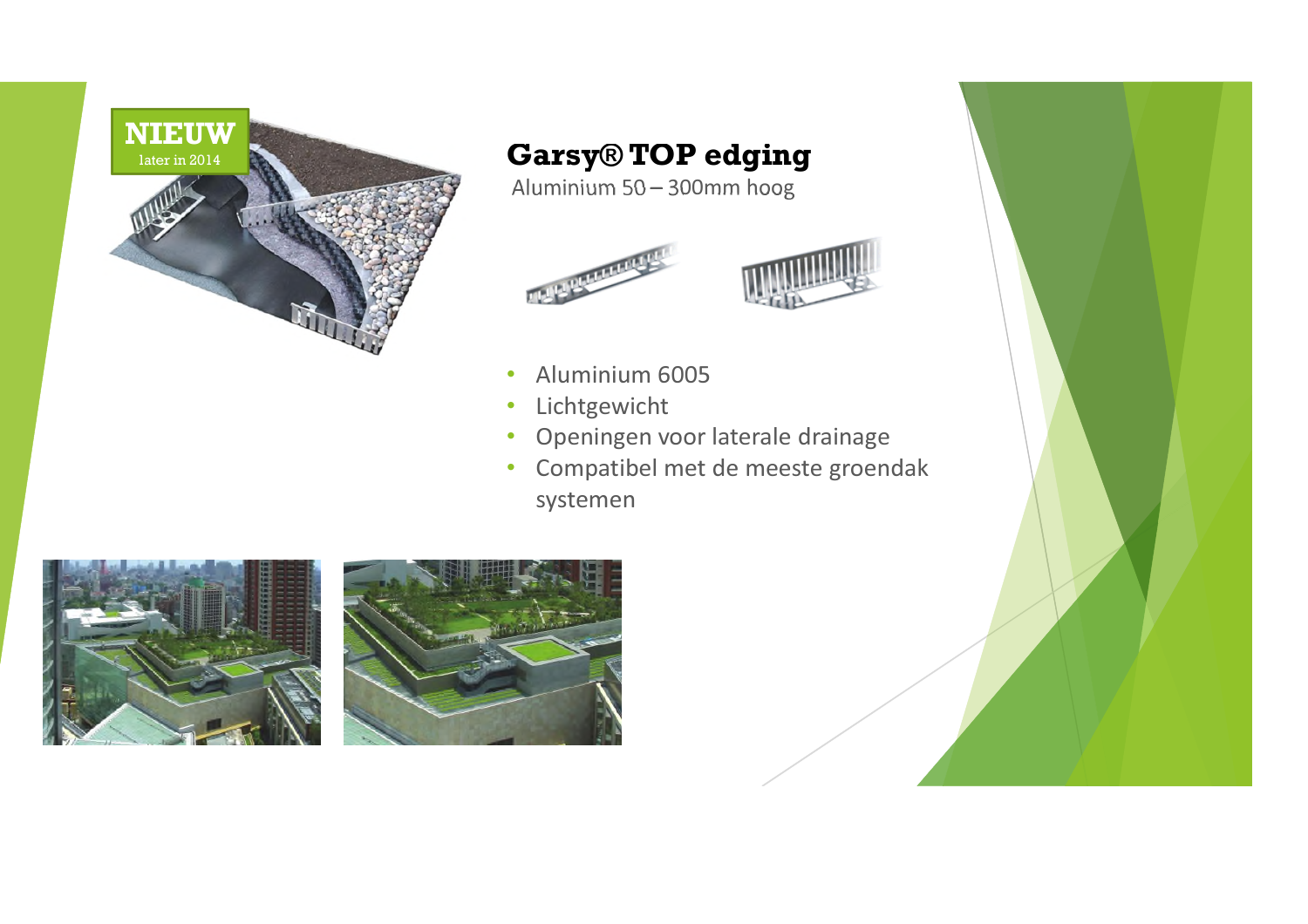

### **Garsy® SMART edging**

Plastic 130mm hoog



- Veilige ronde bovenrand  $\bullet$
- Lichtgewicht  $\bullet$  .
- 6 meter lengtes (minder connecties)
- Flexibel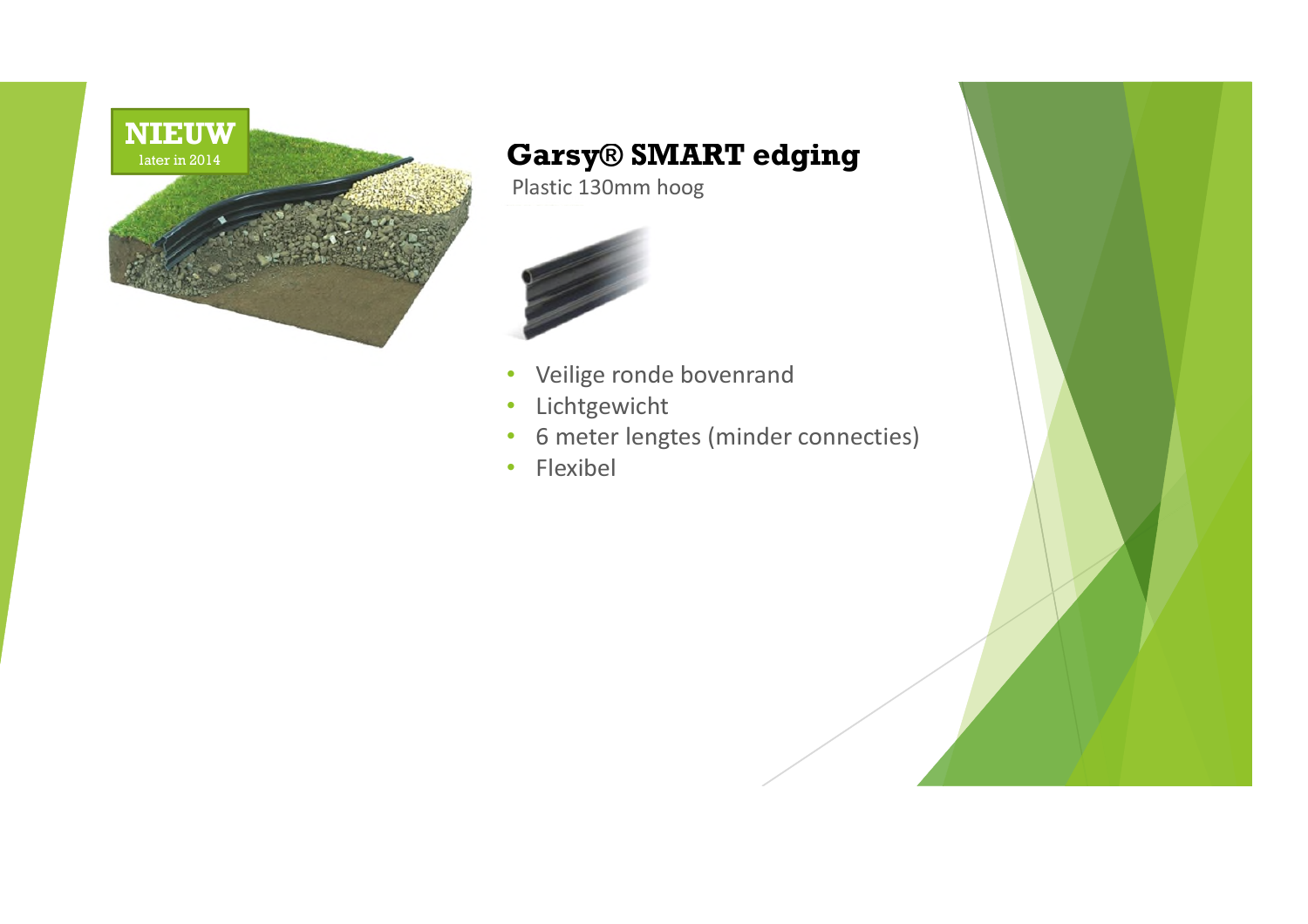# Projectondersteuning.

#### Een stap verder gaan voor jou

- 'Advies vanaf de ontwerpfase over het type materiaal en constructiegegevens.
- 'Advies over voorvorming om een nauwkeurig resultaat van topkwaliteit te garanderen.

#### Steun aan de opdrachtgever / ontwerper

- 'Bestekteksten / CAD-tekeningen
- 'Toegewijd team voor technische ondersteuning met help en advies

#### Steun aan de aannemer

- Werfbezoek voor uitleg en advies
- 'Voorvorming van complexe vormen en hoeken
- 'Uitstekende stockvoorraad voor snelle levering

Onze expertise heeft geholpen om complexe kantopsluiting te leveren, van concept tot voltooiing.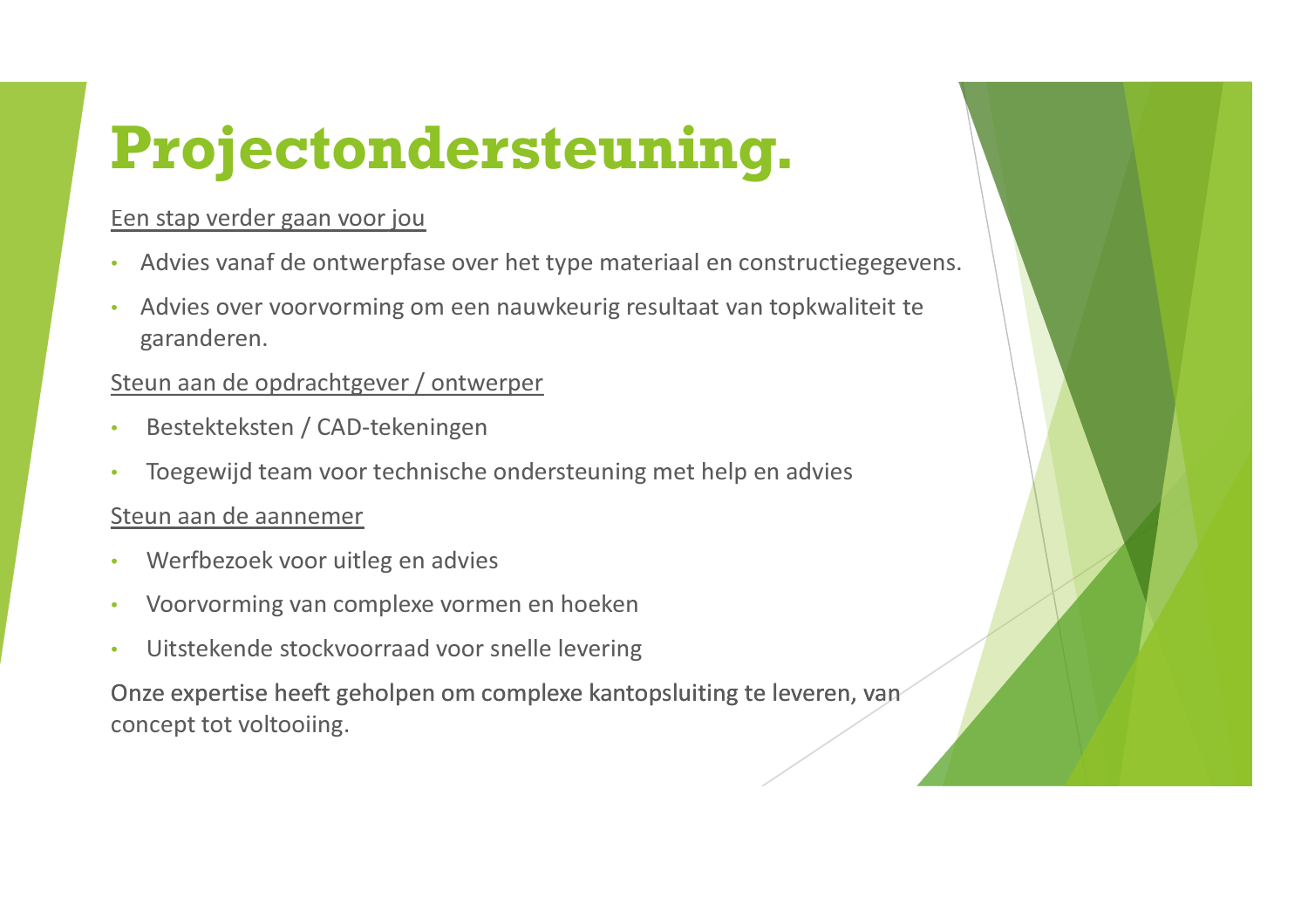## maatwerk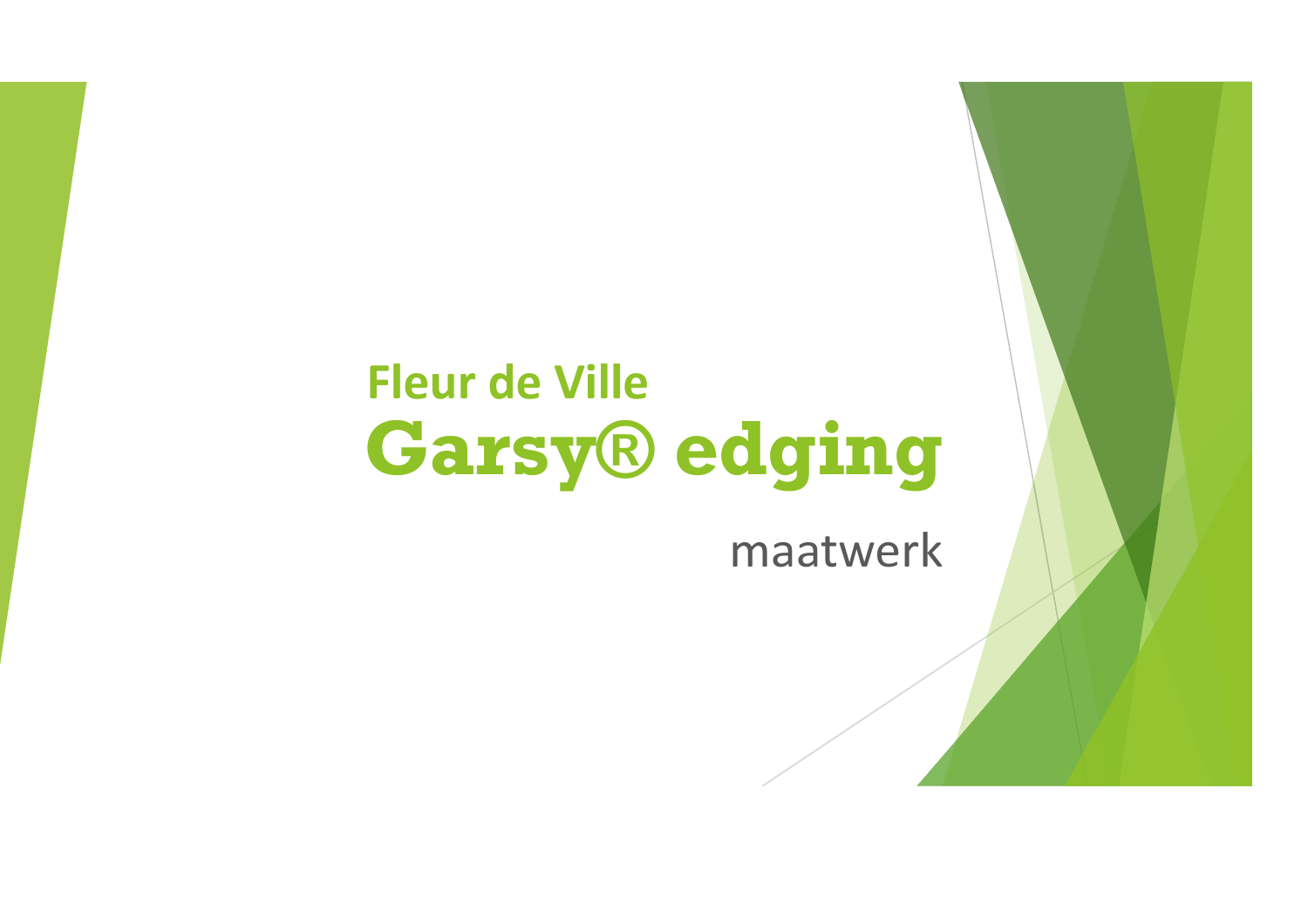







**Adriaens** Kraainem, BE

CorTen<sup>®</sup> A staal

Trappen Kunstwerk Aankleding sectionaalpoort

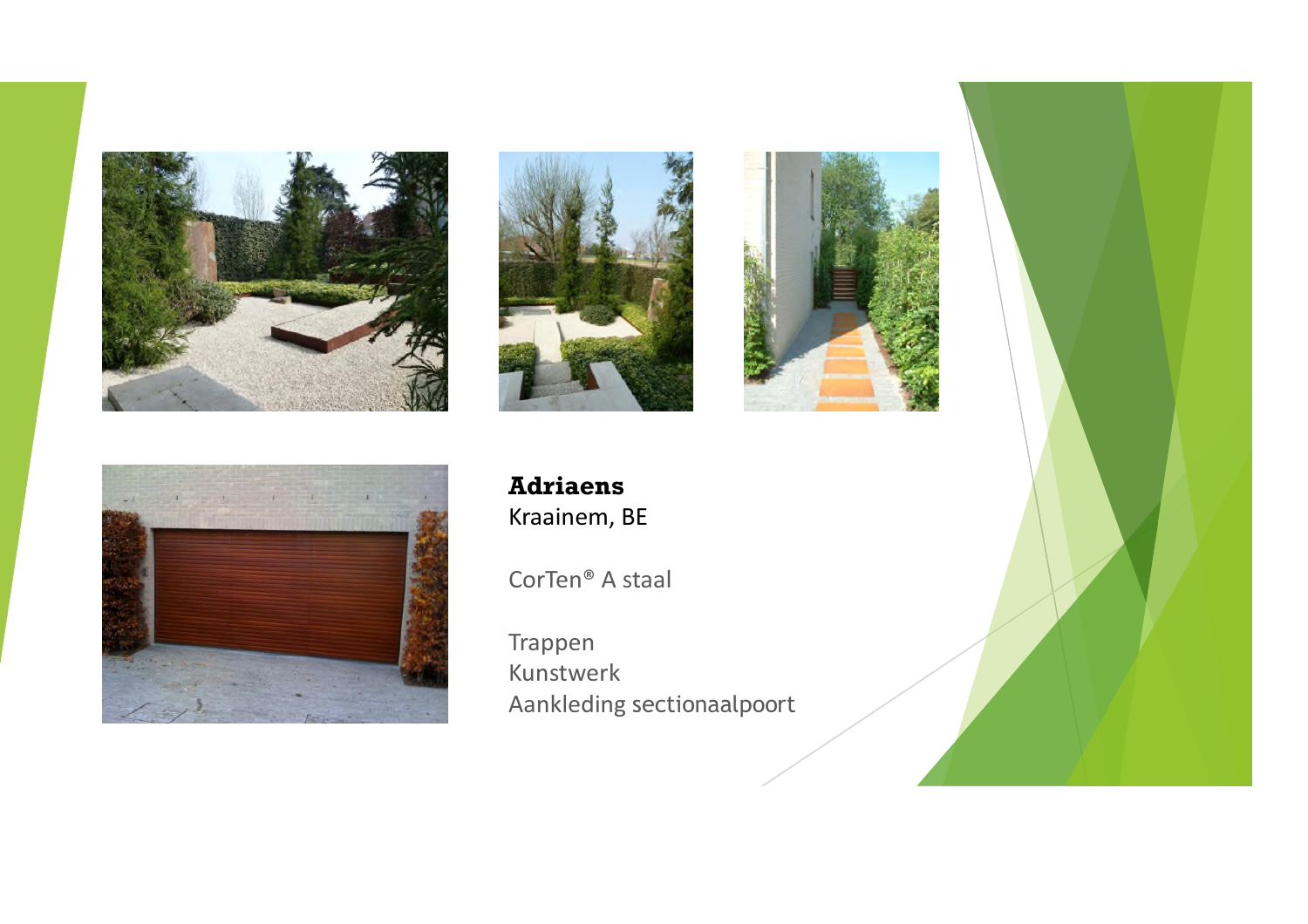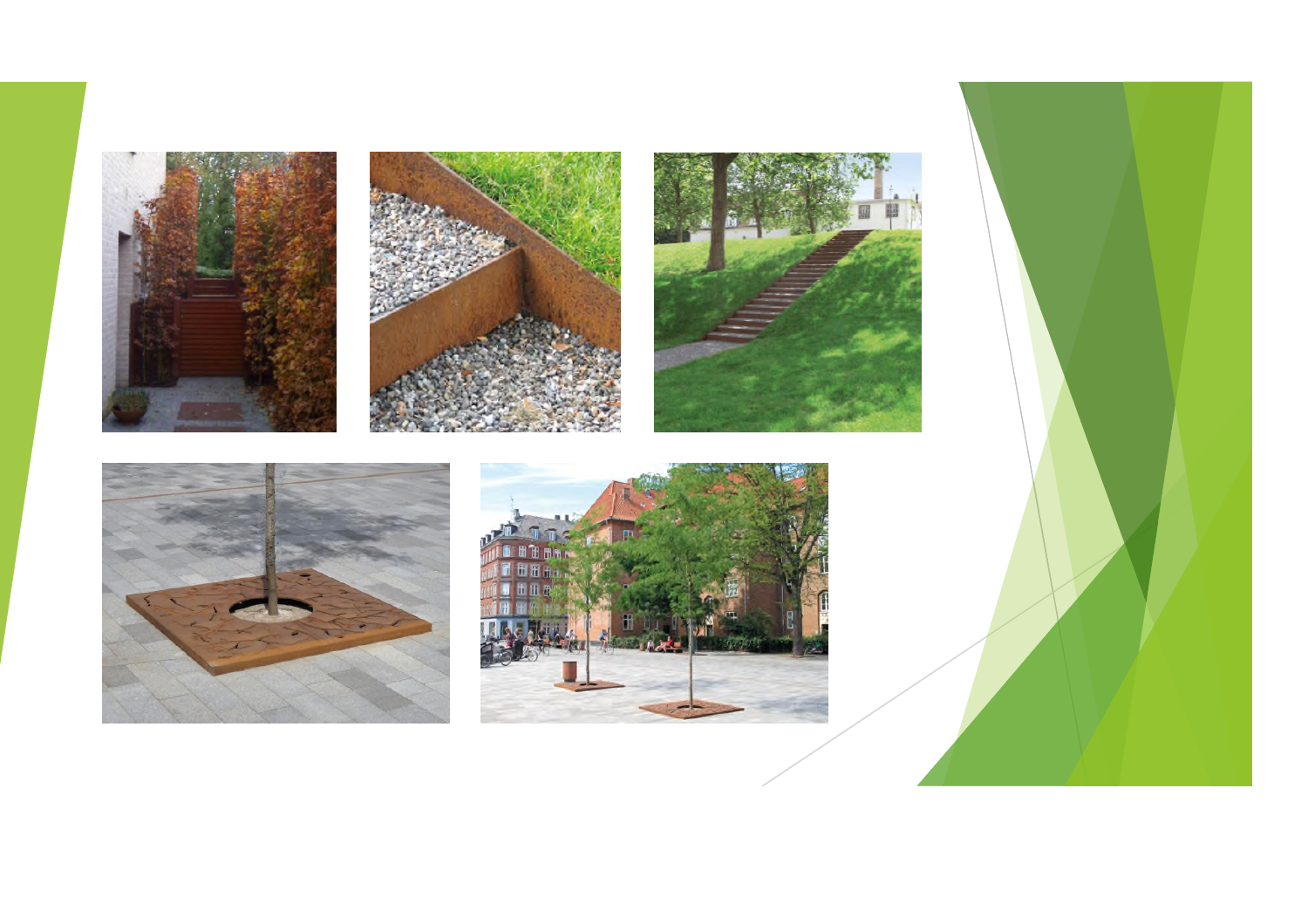





Kruidtuin Mechelen, BE

CorTen<sup>®</sup> A staal

Plantzones in van vorm hopbellen Gemaakt uit 1 stuk in ons atelier voor snelle installatie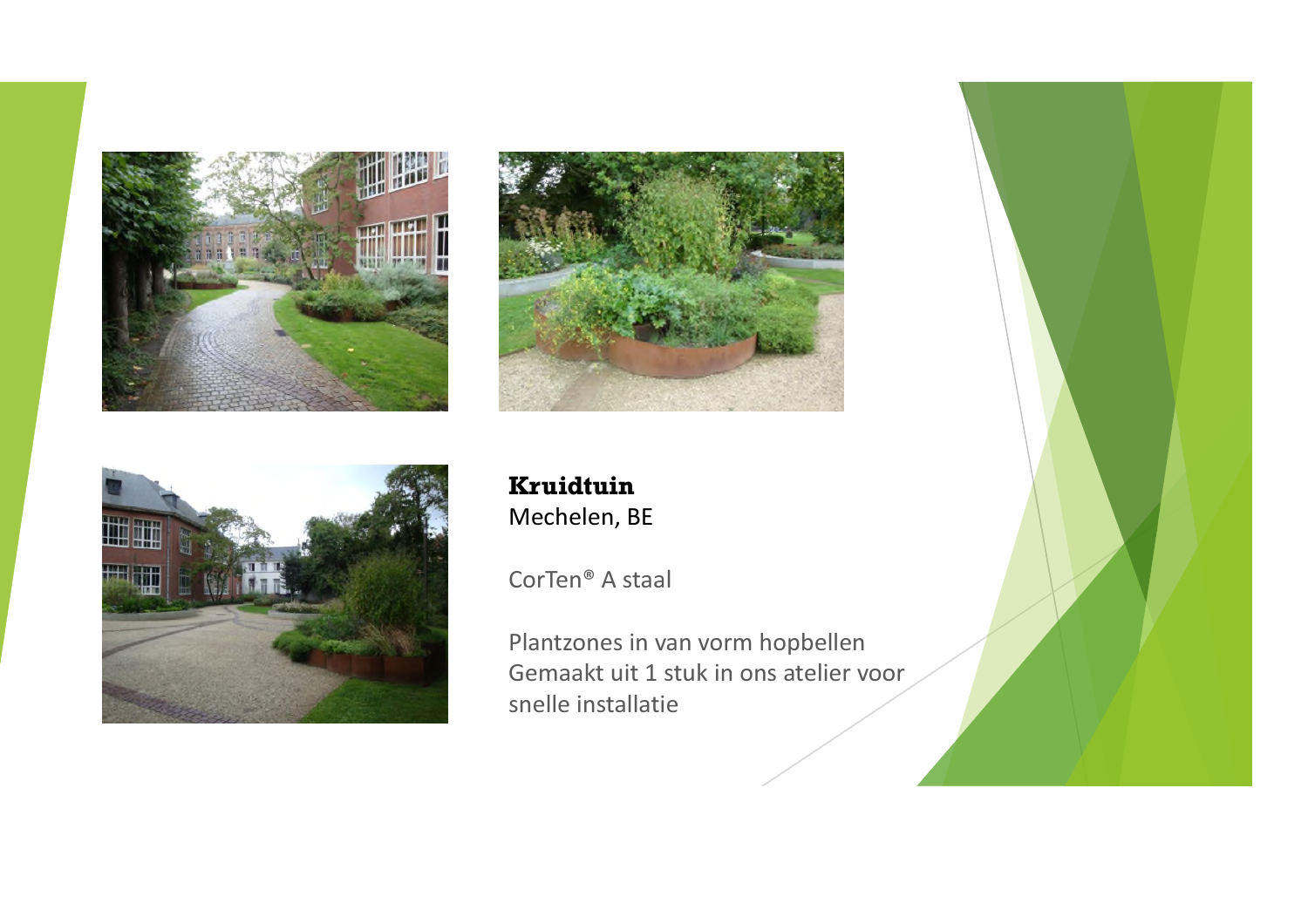



### **Serpentine Sackler** Londen (Hyde park), UK

Gegalvaniseerd + gelakt staal

Organische vormen Opvang hoogteverschillen Naar ontwerp van Zaha Hadid

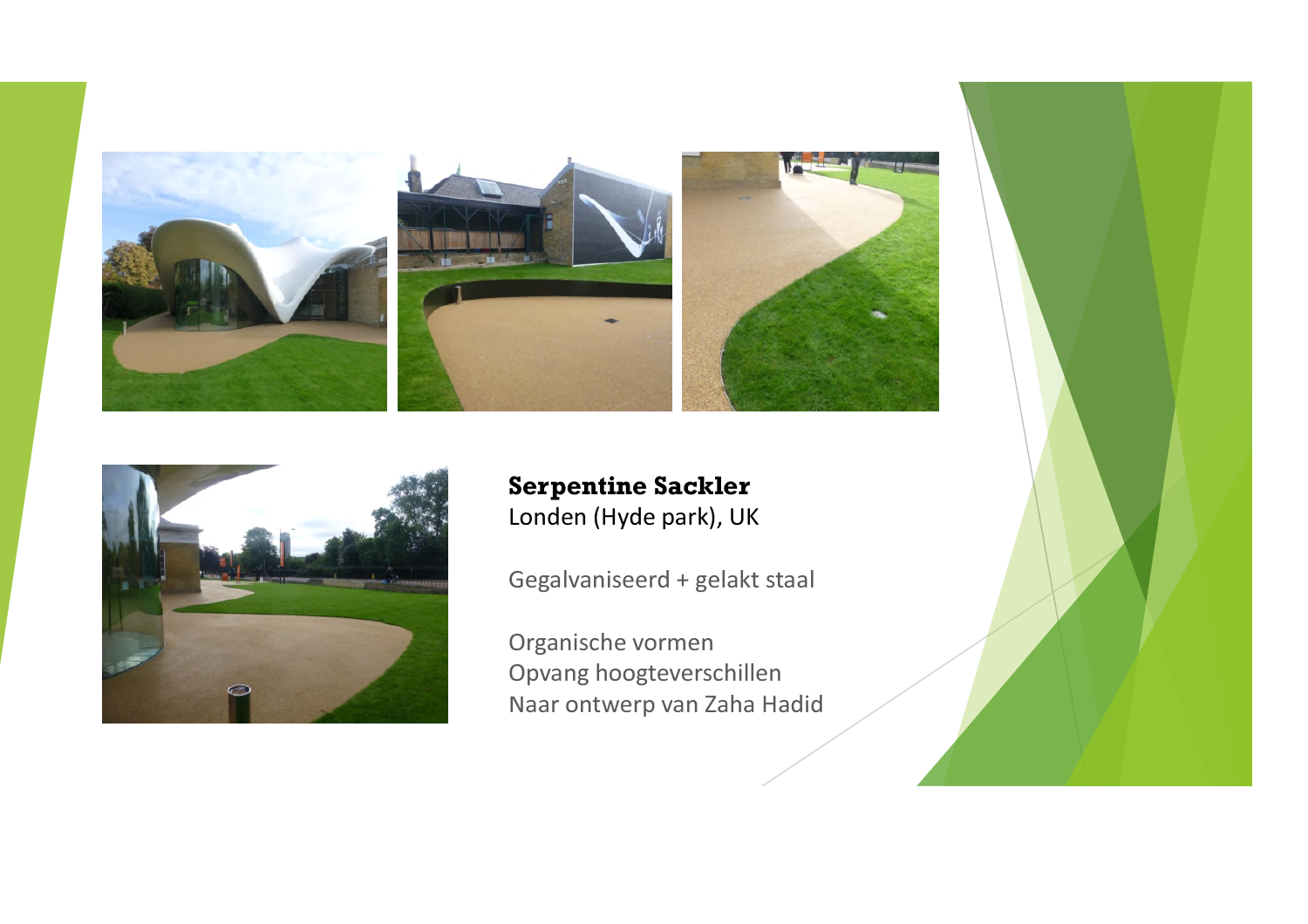





**Stavanger** Stavanger, NO

CorTen<sup>®</sup> A staal

Op maat gemaakte plantbakken Interne verstevigingen Beperkte diepte door dakterras

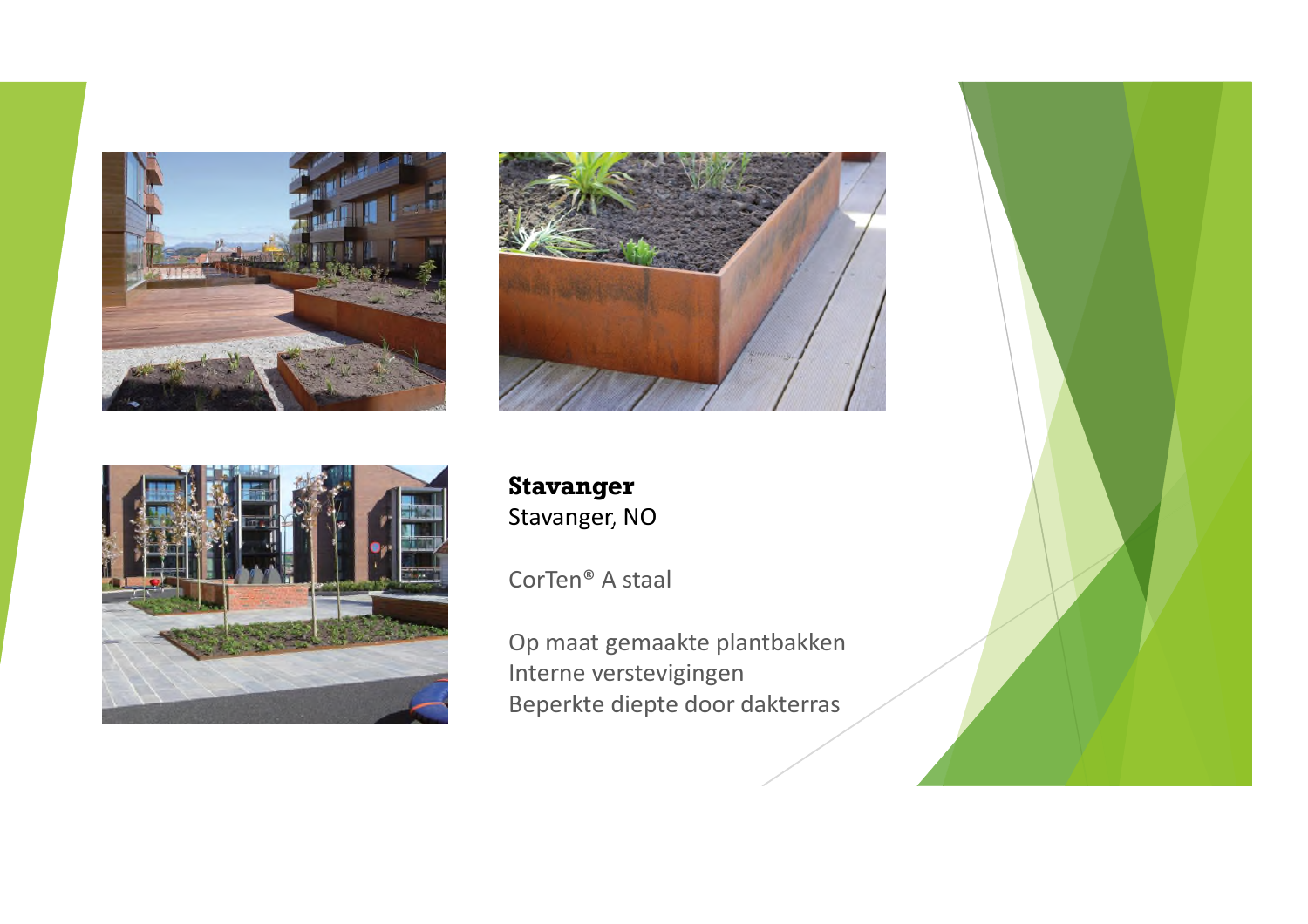





### Lancaster gate Londen, UK

Roestvast staal (inox)

Voorgevormde plantzones in organische vormen